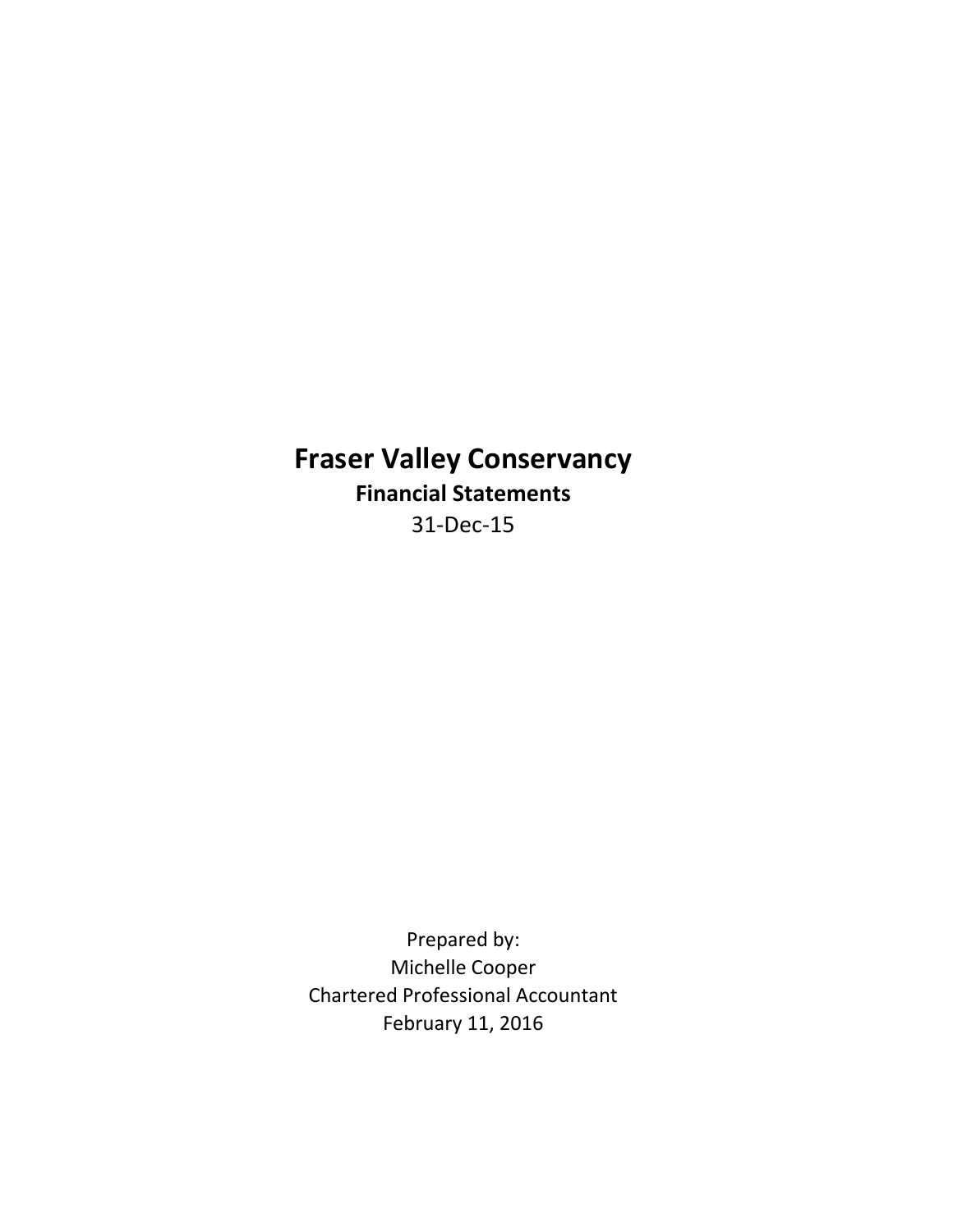# **Fraser Valley Conservancy**

### **Index to Financial Statements**

#### FOR THE YEAR ENDED DECEMBER 31, 2015

(Unaudited)

|                                                                 | Page |         |
|-----------------------------------------------------------------|------|---------|
| REVIEW ENGAGEMENT REPORT                                        |      |         |
| <b>FINANCIAL STATEMENTS</b>                                     |      |         |
| <b>Statement of Financial Position</b>                          |      | 2       |
| Statement of Revenues and Expenditures                          |      | 3       |
| Statement of Revenues and Expenditures<br>- Project vs Overhead |      | 4       |
| Notes to Financial Statements                                   |      | $5 - 7$ |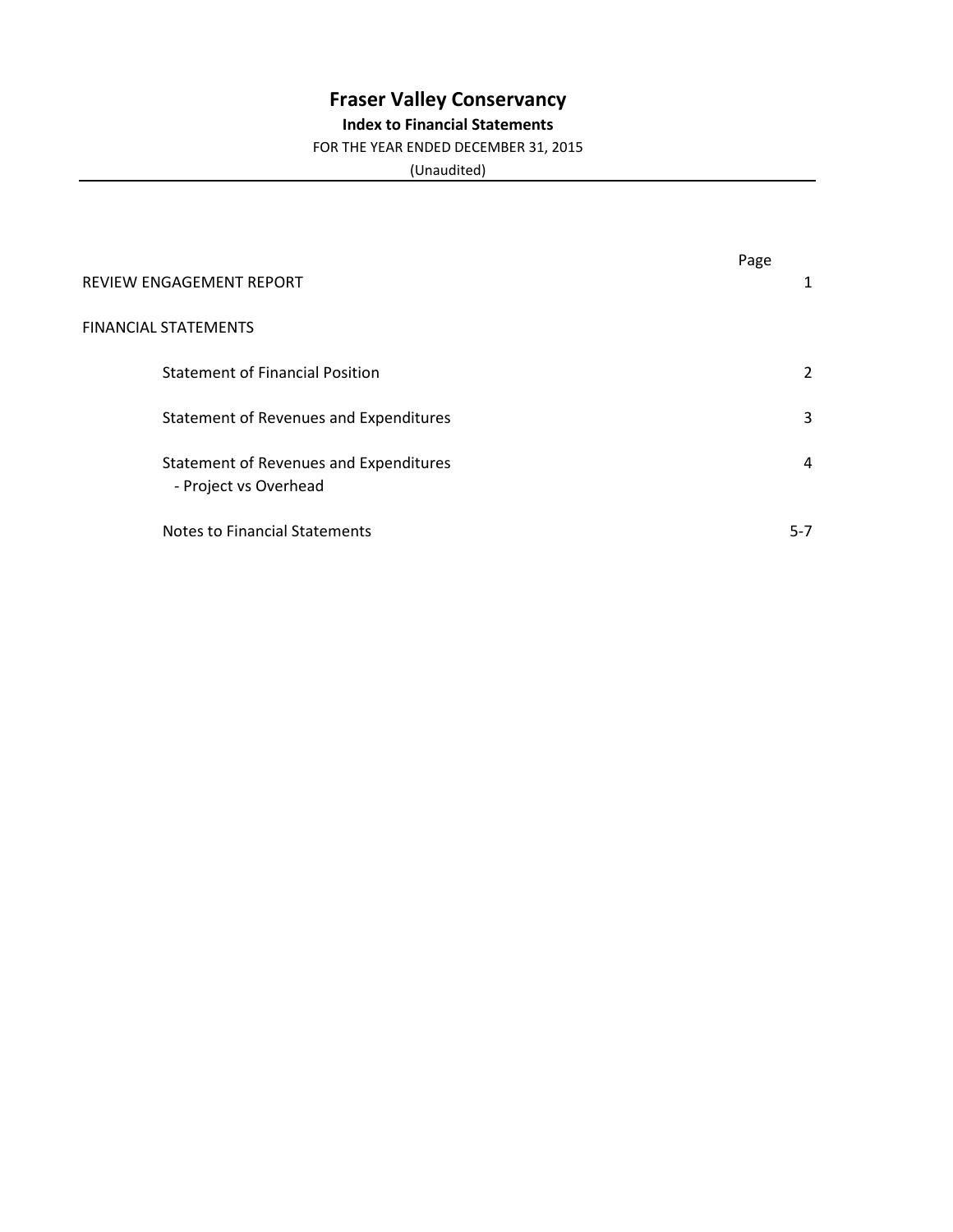

## For the Period January 1, 2015 to December 31, 2015 Unaudited

## REVIEW ENGAGEMENT REPORT

### To the Directors of the Fraser Valley Conservancy

I have reviewed the balance sheet of the Fraser Valley Conservancy as at December 31, 2015 and the statements of income, retained earnings and cash flows for the 12 months, then ended. My review was made in accordance with Canadian generally accepted standards for review engagements and, accordingly, consisted primarily of enquiry, analytical procedures and discussion related to information supplied to me by the Not-For-Profit.

A review does not constitute an audit and consequently I do not express an audit opinion on these financial statements.

Based on my review, nothing has come to my attention that causes me to believe that these financial statements are not, in all material respects, in accordance with Canadian generally accepted accounting standards for not-for-profits.

Chilliwack, BC February 11, 2016 Michelle Cooper

\_\_\_\_\_\_\_\_\_\_\_\_\_\_\_\_\_\_\_\_\_\_\_\_\_\_\_\_\_\_\_\_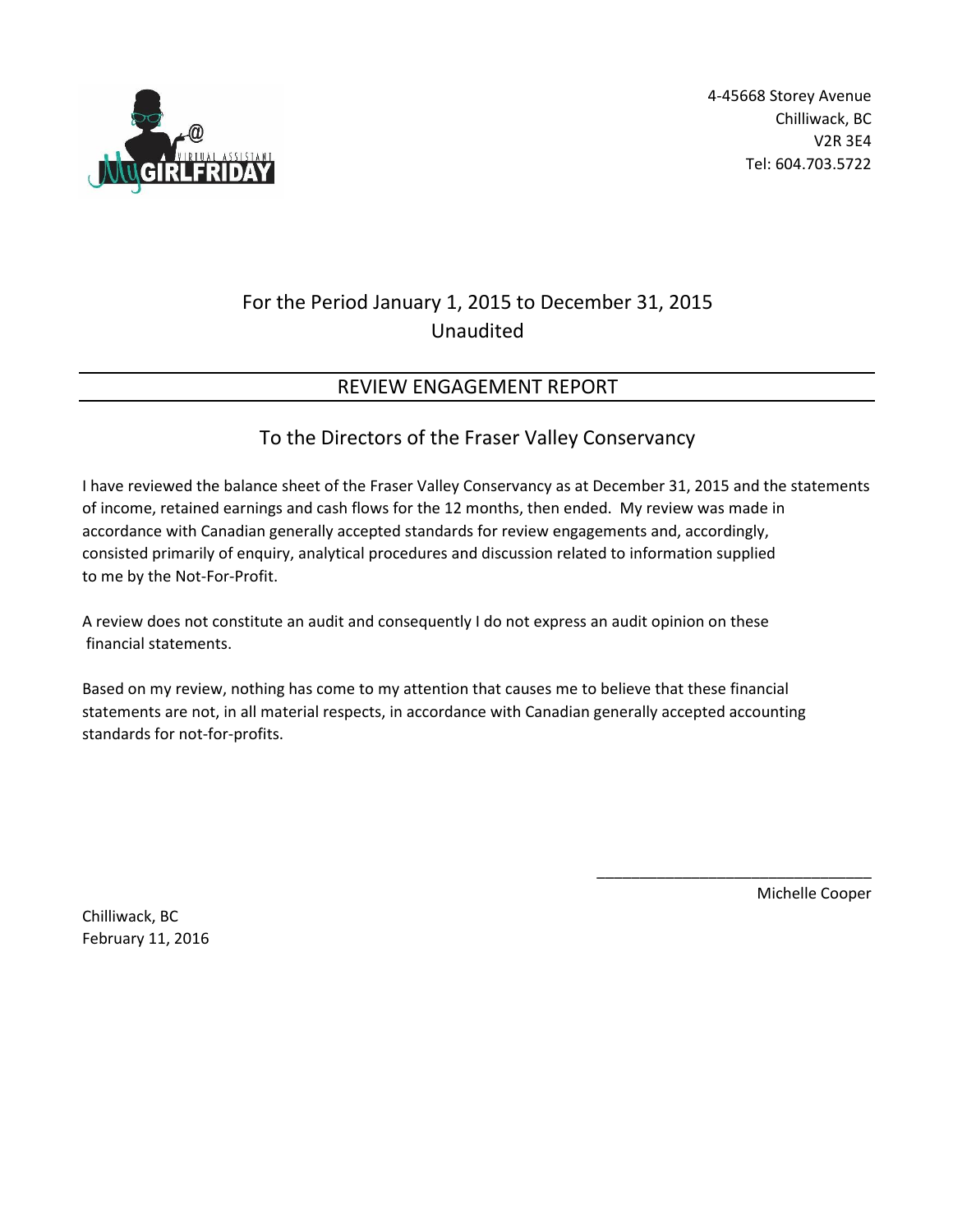## **Fraser Valley Conservancy STATEMENT OF FINANCIAL POSITION**

FOR THE YEAR ENDED DECEMBER 31, 2015

#### (Unaudited) **ASSETS**

|                                          | 2015      | 2014      |
|------------------------------------------|-----------|-----------|
| <b>CURRENT ASSETS</b>                    | \$        | \$        |
| Cash and Cash Equivalents                | 215,838   | 108,823   |
| Cash, restricted RLAPP Project           |           | 15,591    |
| <b>Accounts Receivable</b>               | 17,329    | 33,344    |
| Goods and services tax recoverable       |           | 1,648     |
| Prepaid expenses                         |           | 1,231     |
|                                          | 233,168   | 160,637   |
|                                          |           |           |
| <b>CAPITAL ASSETS</b>                    |           |           |
| Property Endowment Fund                  | 43,935    |           |
| Endowment fund                           | 133,732   | 133,732   |
| Land Covenant                            |           | 85,000    |
| Land held in trust                       | 5,458,000 | 5,458,000 |
| Capital assets                           | 1,038     | 5,694     |
|                                          | 5,636,706 | 5,682,426 |
|                                          |           |           |
| <b>TOTAL ASSETS</b>                      | 5,869,873 | 5,843,063 |
| <b>LIABILITIES</b>                       |           |           |
| <b>CURRENT LIABILITIES</b>               |           |           |
| <b>Accounts Payable</b>                  | 3,356     | 11,142    |
| <b>Payroll Liabilities</b>               | 1,588     |           |
| Deferred project contributions           | 175,154   | 119,825   |
|                                          | 173,387   | 130,967   |
| <b>NET ASSETS</b>                        |           |           |
| <b>Current Income</b>                    | 78,457    | 3,238     |
| <b>Unrestricted Net Assets</b>           |           | 3,292     |
| <b>Temporarily Restricted Net Assets</b> |           |           |
| <b>Permanently Restricted Net Assets</b> | 5,618,029 | 5,705,566 |
|                                          | 5,696,486 | 5,712,096 |
|                                          |           |           |
| <b>TOTAL NET ASSETS</b>                  | 5,869,873 | 5,843,063 |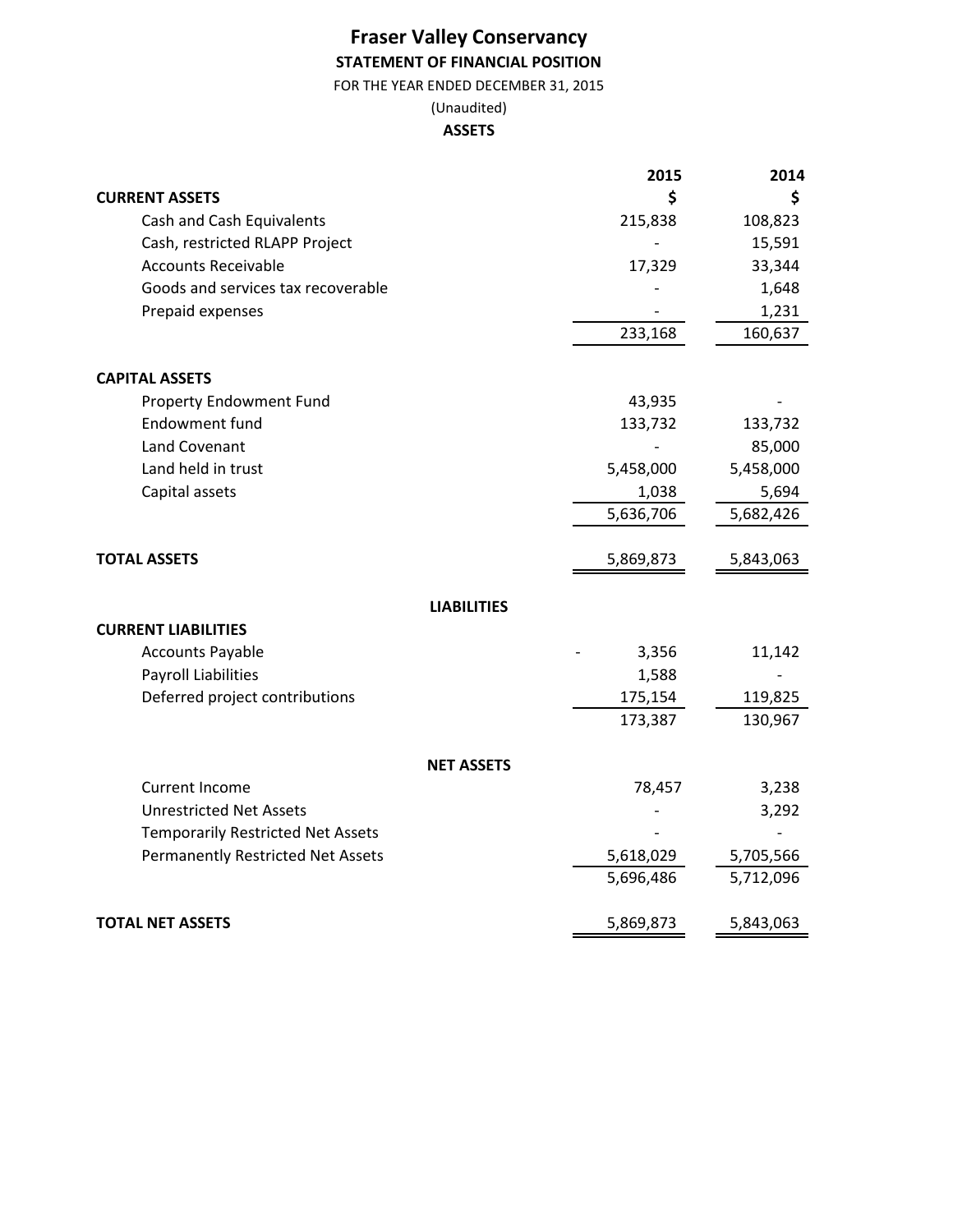## **Fraser Valley Conservancy STATEMENT OF ACTIVITIES**

FOR THE YEAR ENDED DECEMBER 31, 2015

(Unaudited)

|                                                   | 2015    | 2014    |
|---------------------------------------------------|---------|---------|
| <b>REVENUE</b>                                    |         |         |
| Grants                                            | 469,616 | 145,811 |
| <b>General Revenue</b>                            | 70,379  | 103,042 |
| Donations                                         | 47,375  | 30,855  |
| Interest                                          | 2,986   | 6,712   |
| <b>Total Revenues</b>                             | 590,356 | 286,420 |
| <b>EXPENDITURES</b>                               |         |         |
| Advertising and promotion                         | 294     |         |
| Amortization                                      | 5,006   | 2,018   |
| Bank service charges                              | 128     | 498     |
| Communications                                    | 1,856   | 3,546   |
| <b>Computer Maintenance</b>                       | 377     |         |
| <b>Field Equipment</b>                            | 5,888   |         |
| Insurance                                         | 1,200   | 1,175   |
| Land management and property taxes                | 3,470   | 2,479   |
| Materials and supplies                            | 29,971  | 11,061  |
| Meetings & public events                          | 1,590   | 1,099   |
| Memberships                                       |         | 631     |
| Memberships and permits                           | 881     |         |
| Office and administration                         |         | 1,048   |
| Payroll                                           | 154,909 | 196,153 |
| Postage                                           | 664     |         |
| Printing                                          | 5,012   | 1,634   |
| Professional fees                                 | 4,910   | 5,344   |
| Sub-contractors                                   | 272,771 | 48,206  |
| Training and recognition                          | 648     |         |
| Travel and mileage                                | 22,324  | 8,290   |
| <b>Total Expenditures</b>                         | 511,899 | 283,182 |
| <b>TOTAL EXCESS OF REVENUES OVER EXPENDITURES</b> | 78,457  | 3,238   |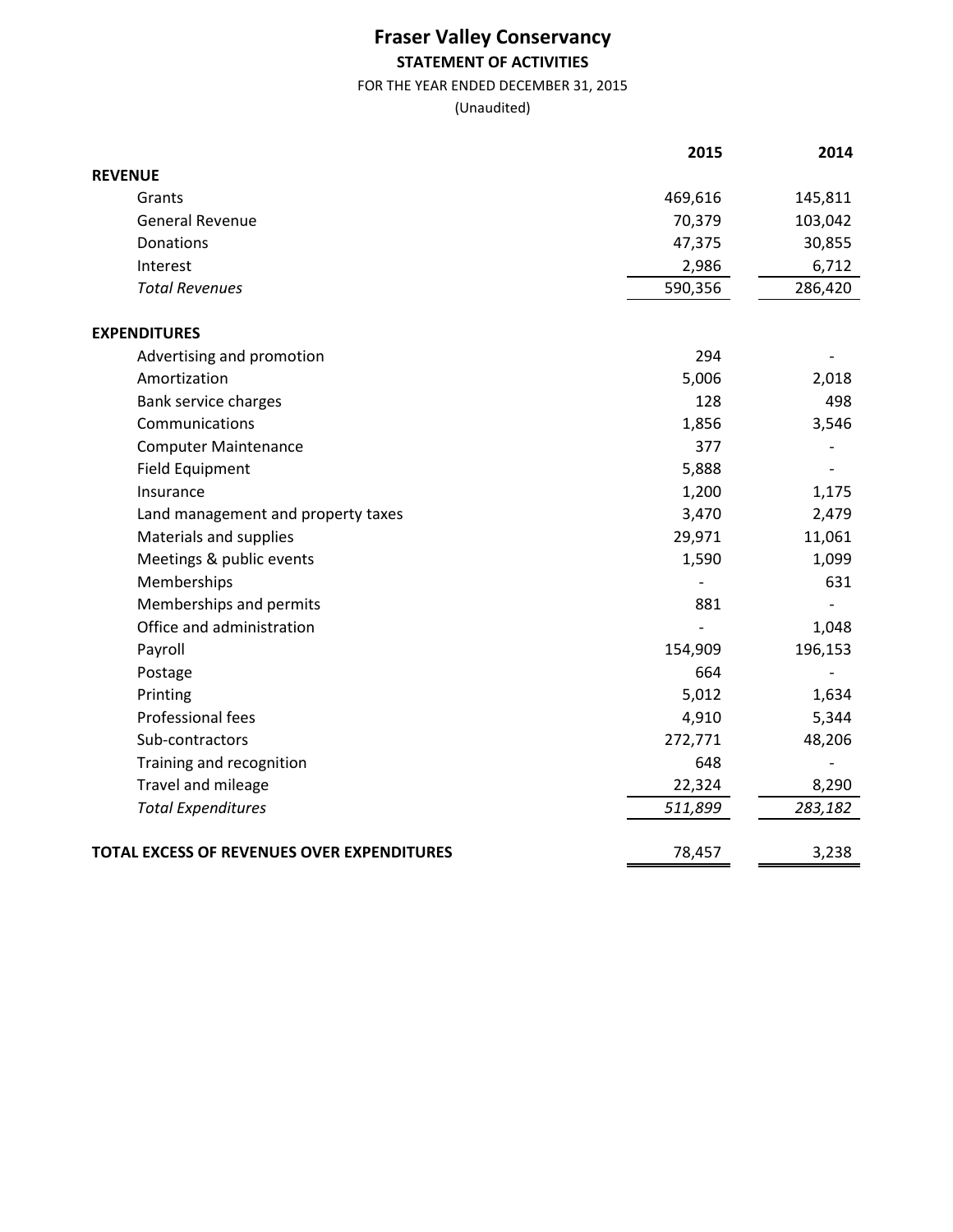## **Fraser Valley Conservancy STATEMENT OF ACTIVITIES - PROJECT VS OVERHEAD**

FOR THE YEAR ENDED DECEMBER 31, 2015

(Unaudited)

|                                                   | Project | Overhead |
|---------------------------------------------------|---------|----------|
| <b>REVENUE</b>                                    |         |          |
| Grants                                            | 420,847 | 48,769   |
| <b>General Revenue</b>                            | 48,721  | 21,658   |
| Donations                                         | 38,296  | 9,079    |
| Interest                                          |         | 2,986    |
| <b>Total Revenues</b>                             | 507,864 | 82,492   |
| <b>EXPENDITURES</b>                               |         |          |
| Advertising and promotion                         |         | 294      |
| Amortization                                      |         | 5,006    |
| Bank service charges                              | 118     | 10       |
| Communications                                    | 1,000   | 856      |
| <b>Computer Maintenance</b>                       |         | 377      |
| <b>Field Equipment</b>                            | 5,888   |          |
| Insurance                                         |         | 1,200    |
| Land management and property taxes                | 3,470   |          |
| Materials and supplies                            | 29,819  | 151      |
| Meetings & public events                          | 1,340   | 250      |
| Memberships                                       |         |          |
| Memberships and permits                           | 356     | 525      |
| Office and administration                         |         |          |
| Payroll                                           | 114,664 | 40,245   |
| Postage                                           | 306     | 358      |
| Printing                                          | 4,498   | 514      |
| Professional fees                                 |         | 4,910    |
| Sub-contractors                                   | 272,771 |          |
| Training and recognition                          |         | 648      |
| Travel and mileage                                | 19,873  | 2,451    |
| <b>Total Expenditures</b>                         | 454,105 | 57,795   |
| <b>TOTAL EXCESS OF REVENUES OVER EXPENDITURES</b> | 53,759  | 24,697   |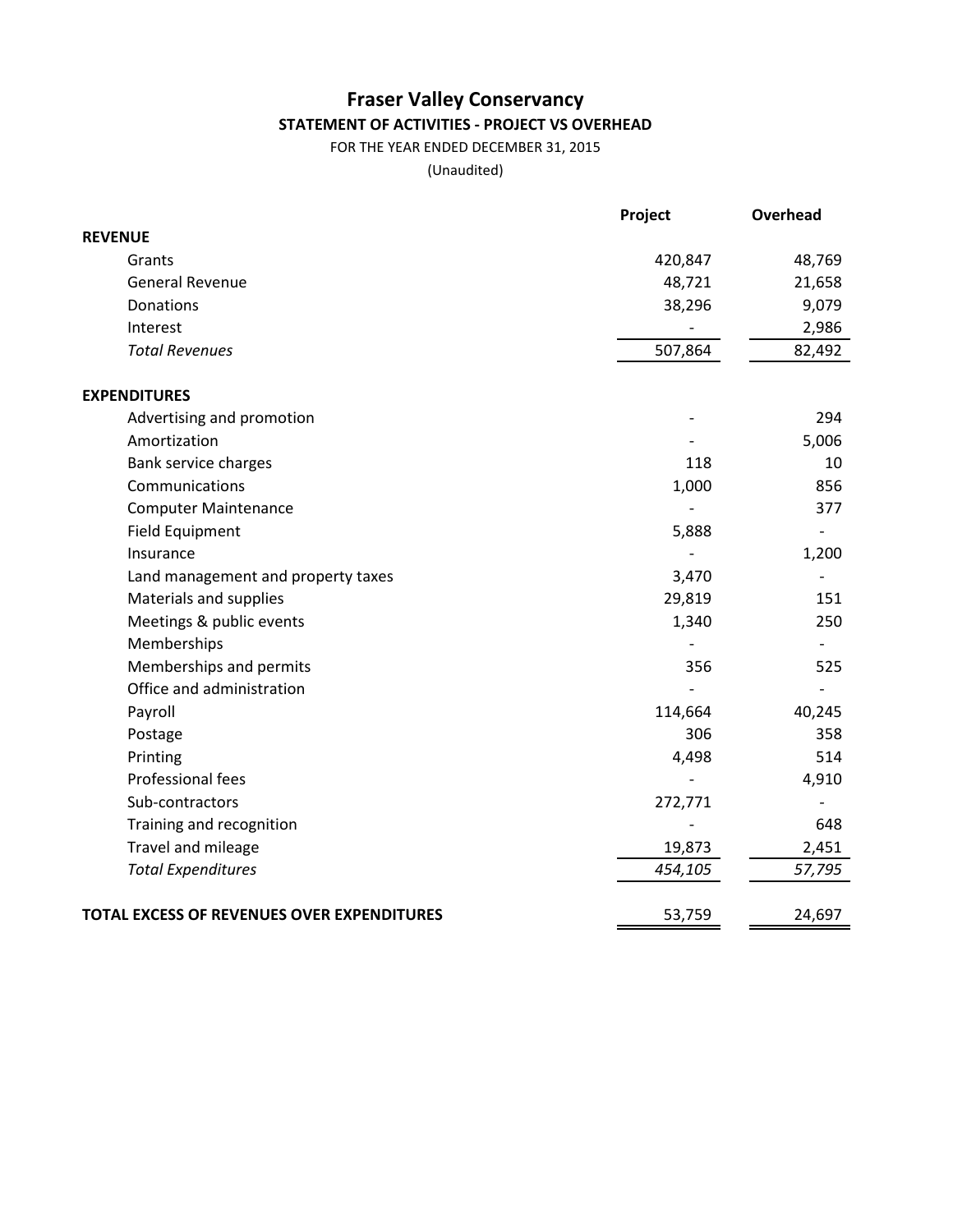### Fraser Valley Conservancy Notes to Financial Statements FOR THE YEAR ENDED DECEMBER 31, 2015 (Unaudited)

#### 1 Purpose of the Society

Fraser Valley Conservancy (the "Society") was incorporated under the Society Act of British Columbia on November 21, 1997 for the purpose of promoting the acquisition and preservation of areas with ecological and historic value in the Fraser Valley.

The Society is a registered charity under the Income Tax Act and accordingly is exempt from income taxes provided certain requirements of the Income Tax Act are met.

The Society operates under the Canadian Land Trust Alliance Standards which are the ethical and technical guidelines for the responsible operations of a land trust.

#### 2 Summary of significant accounting policies

#### Basis of Presentation

The financial statements were prepared in accordance with Canadian accounting standards for not-for-profit organisations (GAAP).

#### Capital Assets

Capital assets are recorded at cost and amortized on the declining balance basis over estimated useful life at the rates noted below:

| Computer equipment | 30% |
|--------------------|-----|
| Computer software  | 30% |
| Office Equipment   | 20% |

One half of the above rates are applied in the year of acquisition.

#### Revenue recognition

The Society follows the deferral method of accounting for contributions which include donations and grants. Operating grants are recorded as revenue in the period to which they relate. Where a portion of a grant relates to a future period, it is deferred and recognized in the subsequent period.

Contributions of land to be held in trust are reported at fair market value at the time contributed.

Contributions of materials are reported at fair market value at the time contributed.

Revenue from fees are recognized when the services are provided.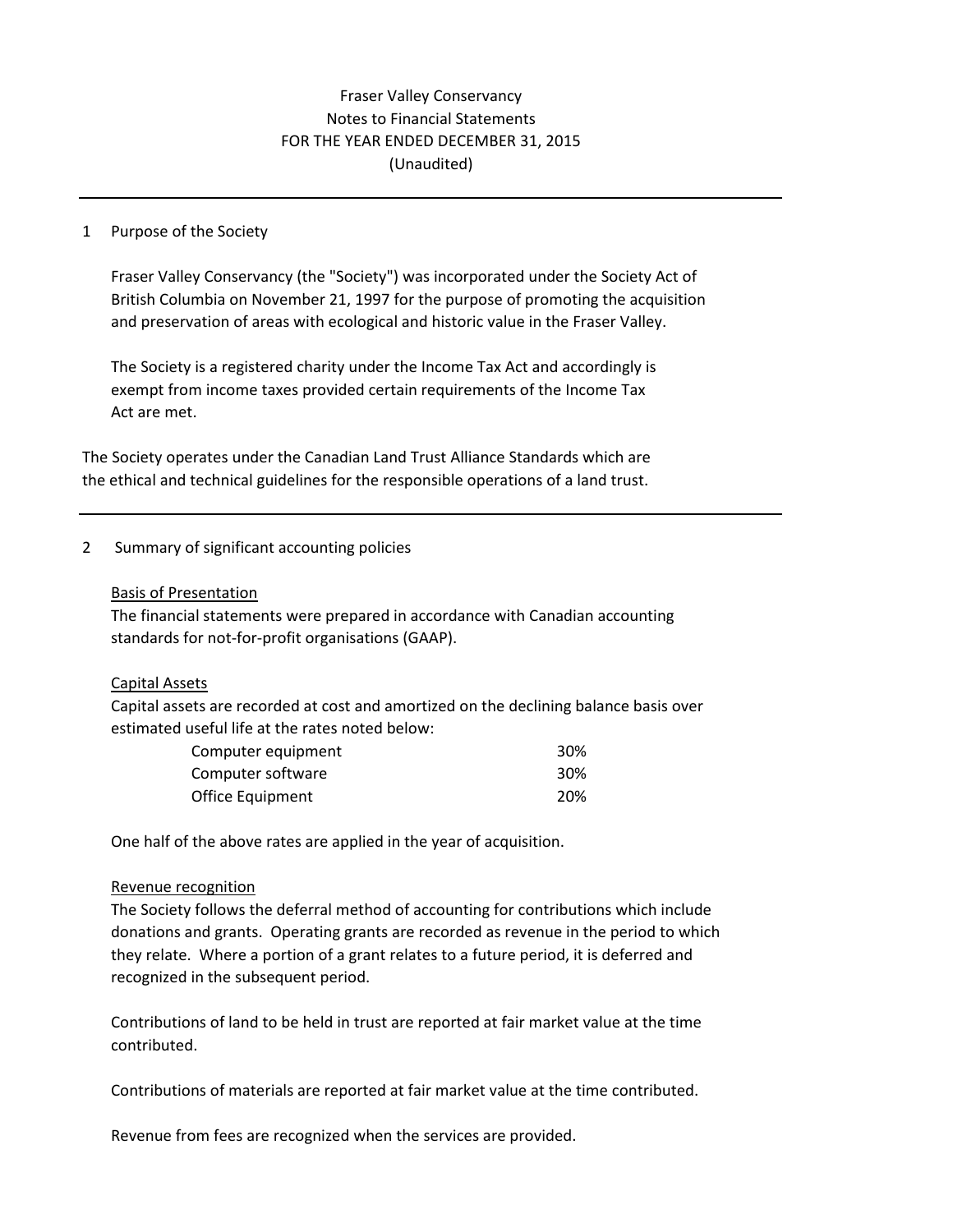#### Fraser Valley Conservancy Notes to Financial Statements FOR THE YEAR ENDED DECEMBER 31, 2015 (Unaudited)

#### 2 Summary of significant accounting policies *(continued)*

#### Measurement uncertainty

When preparing financial statements according to Canadian ASNPO, management makes estimates and assumptions relating to: reported amounts of revenues and expenses

reported amounts of assets and liabilities

disclosure of contingent assets and liabilities

Assumptions are based on a number of factors including historical experience, current events and actions that the Society may undertake in the future, and other assumptions that management believes are reasonable under the circumstances. By their nature, these estimates are subject to measurement uncertainty and actual results could differ. In particular, estimates are used in accounting for certain items such as revenues, allowance for doubtful accounts, useful lives of capital assets, asset impairments, legal contingencies, employee compensation plans, and employee benefit plans.

#### 3 Endowment fun

The endowment fund is held by Abbotsford Community Foundation and pays interest to the Society annually.

#### 4 Land Covenant

Conservation covenant over lands located at 34750 and 34752 Walker Crescent, Abbotsford, BC

|                      | 2015                     |        |  |
|----------------------|--------------------------|--------|--|
|                      | $\overline{\phantom{0}}$ | 85,000 |  |
| 5 Land held in trust |                          |        |  |

Land held in trust consists of the following:

|                                                | 2015      |     | 2014      |
|------------------------------------------------|-----------|-----|-----------|
| 33350 Industrial Avenue, Abbotsford, BC        | 1,665,000 | - S | 1,665,000 |
| McKee Peak (Ledgeview), Abbotsford, BC         | 1,815,300 | - S | 1,815,300 |
| 30758 & 30796 South Fraser Way, Abbotsford, BC | 1,850,000 | -S  | 1,850,000 |
| 48513 Auchenway Road, Chilliwack, BC           | 22,700    | -S  | 22,700    |
| Windebank Creek, Mission, BC                   | 105,000   | S   | 105,000   |
|                                                | 5,458,000 |     | 5,458,000 |
|                                                |           |     |           |